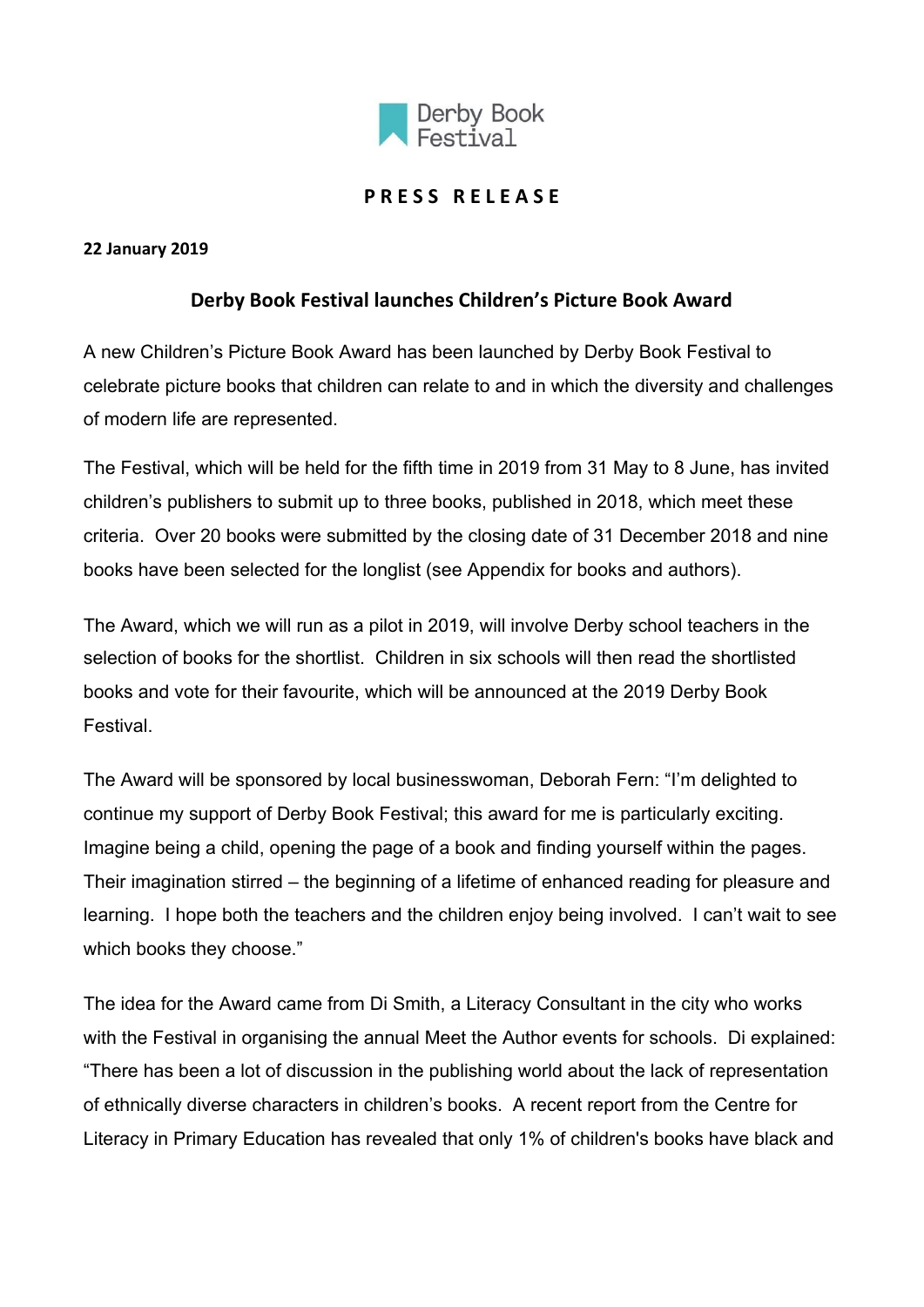minority-ethnic (BAME) main characters. Derby is a diverse city with a significantly higher number of BAME residents than the national average (19.7% compared to 14.6%) so we hope the Award helps to encourage more authors to produce books to redress this imbalance."

Derby Book Festival has always included a strong programme of events for children, families and schools. Each year every Derby primary school is invited to bring a group of children to two Meet the Author events held at Derby Theatre (with a capacity of 550). The events inspire children in their love of reading by giving them the chance to hear and meet their favourite authors. In previous years authors have included Sir Michael Morpurgo, Lauren Child, Sarah McIntyre, Philip Reeve and poet Rachel Rooney. In 2019 the primary schools' events will include poet Joseph Coelho and Jeanne Willis.

The Festival is chaired by Liz Fothergill, who is also Chairman of Pennine Healthcare. Liz said: "The Festival aims to celebrate the joy of books and reading. We want children in Derby to be inspired by books, to discover different worlds and better understand their own. The Children's Picture Book Award aims to do just that."

Derby Book Festival will include over 90 events aimed at all ages and interests. Tickets for all events will be on sale on 10 April, when the programme is officially launched at a special *Derby Reads* event in QUAD. Tickets will be available online from the Festival website: [www.derbybookfestival.co.uk](http://www.derbybookfestival.co.uk/) or in person from the Festival Box Office at QUAD and other venues.

To find out more, visit the Festival website and sign up for more information. You can also follow the Festival on Twitter at: @DerbyBookFest and 'like' the Festival on Facebook: [www.facebook.com/derbybookfestival](http://www.facebook.com/derbybookfestival)

## **ENDS**

#### **For further press information, please contact:**

Theresa Keogh, Festival Director, Derby Book Festival on 07853214913 or email: theresa@derbybookfestival.co.uk